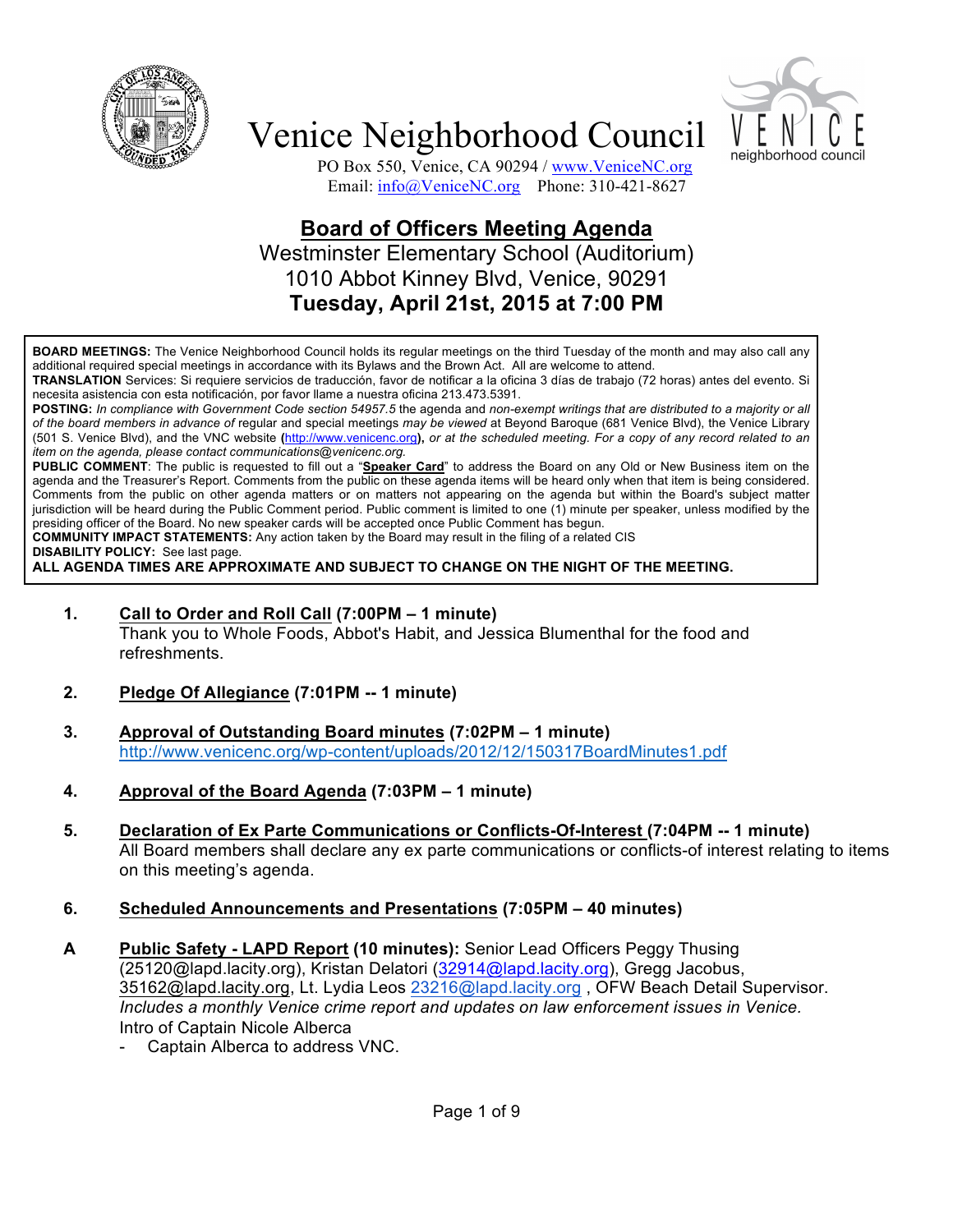



PO Box 550, Venice, CA 90294 / www.VeniceNC.org Email: info@VeniceNC.org Phone: 310-421-8627

- **B Government Reports (15 minutes)** (Representatives have standing place on the agenda, but are not always available to attend)
	- City Councilmember Mike Bonin, Cecilia Castillo, Field Deputy, Cecilia.Castillo@lacity.org (310-568-8772)
		- Report on Venice Forward
	- Congressman Ted Lieu, Representative Janet Turner 310-496-9896 janet.turner@mail.house.gov
	- State Senator Ben Allen, Representative Sam Liu 310-318-6994, samuelliu@sen.ca.gov
	- State Assemblyperson Autumn Burke, Rep Odysseys Bostick 310.412.6400 odysseysbostick@asm.ca.gov
	- LA County Supervisor Sheila Kuehl
	- Mayor Eric Garcetti, Westside Deputy, Daniel Tamm, (Daniel.Tamm@Lacity.org) 213-978-0836

### **C VNC Announcements (5 Minutes)**

- Report of Civic University; Melisa Diner and Joe Murphy
- President Mike Newhouse (President@VeniceNC.org) Venice BBQ - Saturday, August 5 at Oakwood Park
- Vice President Marc Saltzberg (VicePresident@VeniceNC.org)
- Westside Regional Alliance of Councils- Mike Newhouse, WRAC President, Marc Saltzberg, VNC Representatives. (Chair@westsidecouncils.org),
- Los Angeles Neighborhood Council Coalition (LANCC) Ivan Spiegel (Parliamentarian@VeniceNC.org)
- VNC Representative to DWP: Dede Audet
- Venice Chamber Of Commerce: Catherine Chevalier, President VCC (Catherine@notmaurice.com)

### **D California Common Cause (10 minutes)** (Kurston Cook kurston.cook@gmail.com)

Presentation by policy fellow with California Common Cause to discuss recommended reforms to the LA City matching funds program. Includes a short presentation, with a 6 minute video, and the opportunity for Q&A.

### **7. General Consent Calendar (7:45PM -- 1 minute)**

*[All agenda items on the Consent Calendar will pass when the Consent Calendar is approved. No discussion or Public Comment is allowed on any item. Items may be removed by any board member or stakeholder. Removed items will go to the end of the agenda and be treated as regular agenda items with discussion and public comment.]*

### **A Ratification to join Venice 4wd** (Cecilia Castillo Cecilia.Castillo@lacity.org)

**MOTION:** VNC supports joining "Venice Forward," a new collaboration (initiated by CD11) of nonprofit organizations, governmental agencies and Venice stakeholders who are cooperating to help promote "housing first" as a solution to the issues surrounding homelessness.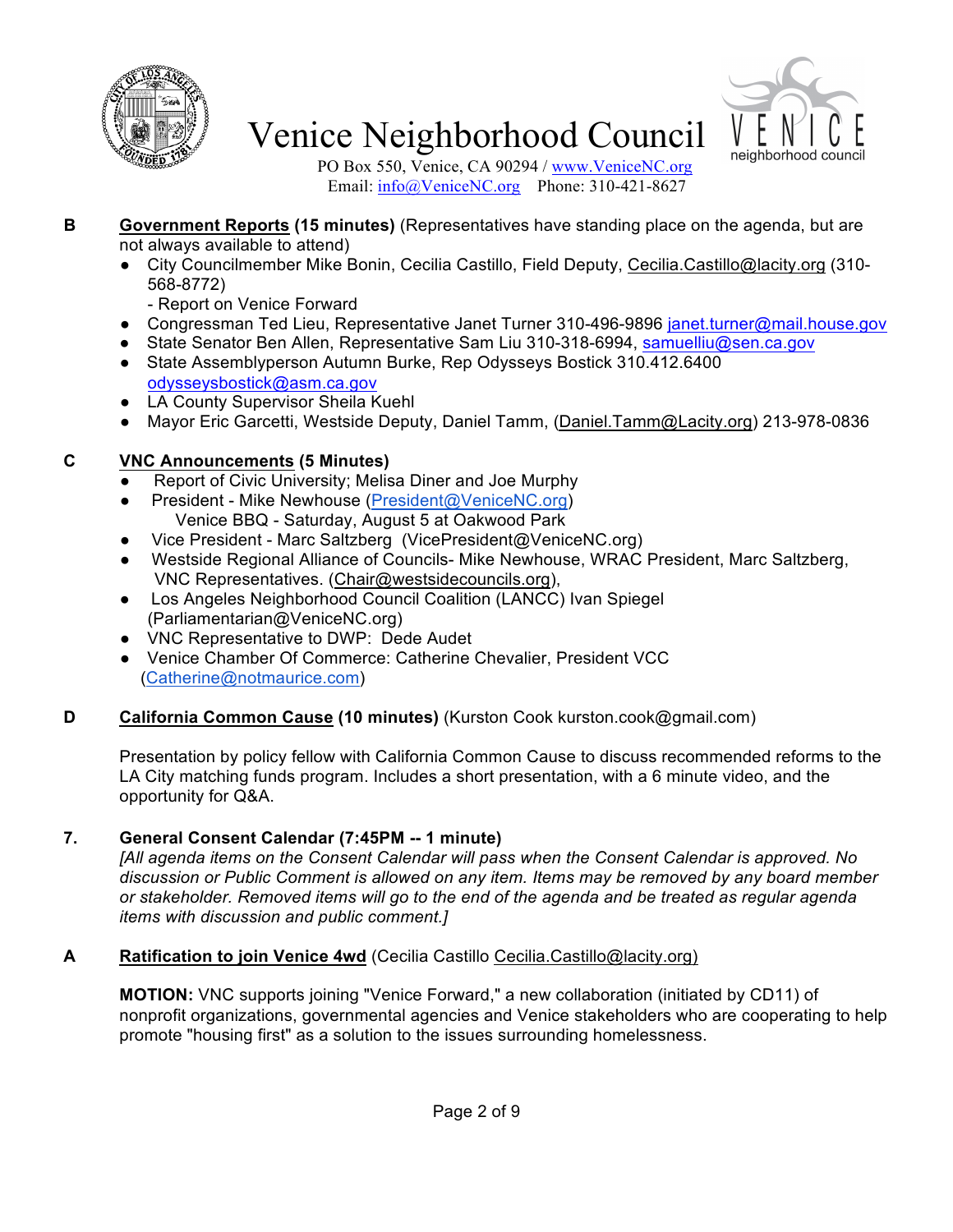



PO Box 550, Venice, CA 90294 / www.VeniceNC.org Email:  $\frac{info(@)$ VeniceNC.org Phone: 310-421-8627

#### **B Commercial Notification Motion** Melissa Diner (melissa.diner@venicenc.org)

**MOTION:** The Venice Neighborhood Council recommends that OFW committee must be notified of any projects that are presented to LUPC in regards to commercial projects on OFW. APPROVED BY OFW COMMITTEE 3/24/2015 8-1-0 Thomas Elliot motion, second Therese Dietlin

#### **C Support for Council File 15-0135 – Conditional Use Permit Pre-Application Fees and Hiring of Resources to Implement Inspections** Marc Saltzberg (vicepresident@vencienc.org)

**MOTION:** Whereas, In February 2013, the Mayor and Council authorized establishment of the Condition Compliance Unit (CCU) in the Department of City Planning (DCP) to track and monitor conditional use approvals, and

Whereas, Council File 15-0135 includes an ordinance drafted by the City Attorney to effectuate the pre-application fees recommended for the pro-active Condition Compliance Monitoring, Verification, and Inspection Program (MViP) and

Whereas, The MViP is a program to ensure compliance with the conditions placed on approved entitlements to preserve and safeguard the quality of life in our communities and Whereas, part of the Council File is a request for approval of additional DCP staffing (seven positions) needed to implement the MViP.

Therefore Be It Resolved that the Venice Neighborhood Council supports the goals of the CCU, the use of application fees to support the CCU and enforcement operations, and the hiring of additional staff (paid for by those fees) needed to implement the MViP. A Community Impact Statement in support of Council File 15-0135 shall be submitted.

(http://cityclerk.lacity.org/lacityclerkconnect/index.cfm?fa=ccfi.viewrecord&cfnumber=15-0135)

LINK:http://www.venicenc.org/wp-content/uploads/2012/05/support-for-council-file-15-0135.doc

#### **D SafetyFest Support** (George Francisco george.francisco@venicenc.org)

**MOTION:** The VNC supports the LAPD/CD11 SafetyFest proposed for May 2015. APPROVED by Public Safety Committee 3-0 on 4/5/2015 – motion by G Francisco; second by C **Carter** 

#### **E Creation of a 2015-2016 Ad Hoc VNC Election Committee** (Ivan Spiegel, parliamentarian)

**MOTION:** The VNC Board shall create an Ad Hoc Election Committee to administer the VNC Elections during the 2015-2016 Fiscal Year with the following Mission Statement as approved by the Administrative Committee: The 2015-2016 Ad Hoc VNC Election Committee shall be responsible for overseeing all aspects of the 2015-2016 VNC Elections including, but not limited to: development of local election rules; setting the timetable for and programing election events and deadlines; recruitment and orientation of candidates; election outreach; coordination with Independent Election Administrator, DONE, and the City Clerk; supervision of polling place and tabulation of ballots; and providing orientation for the newly elected Board. The Committee shall expire on June  $30<sup>th</sup>$ , 2016.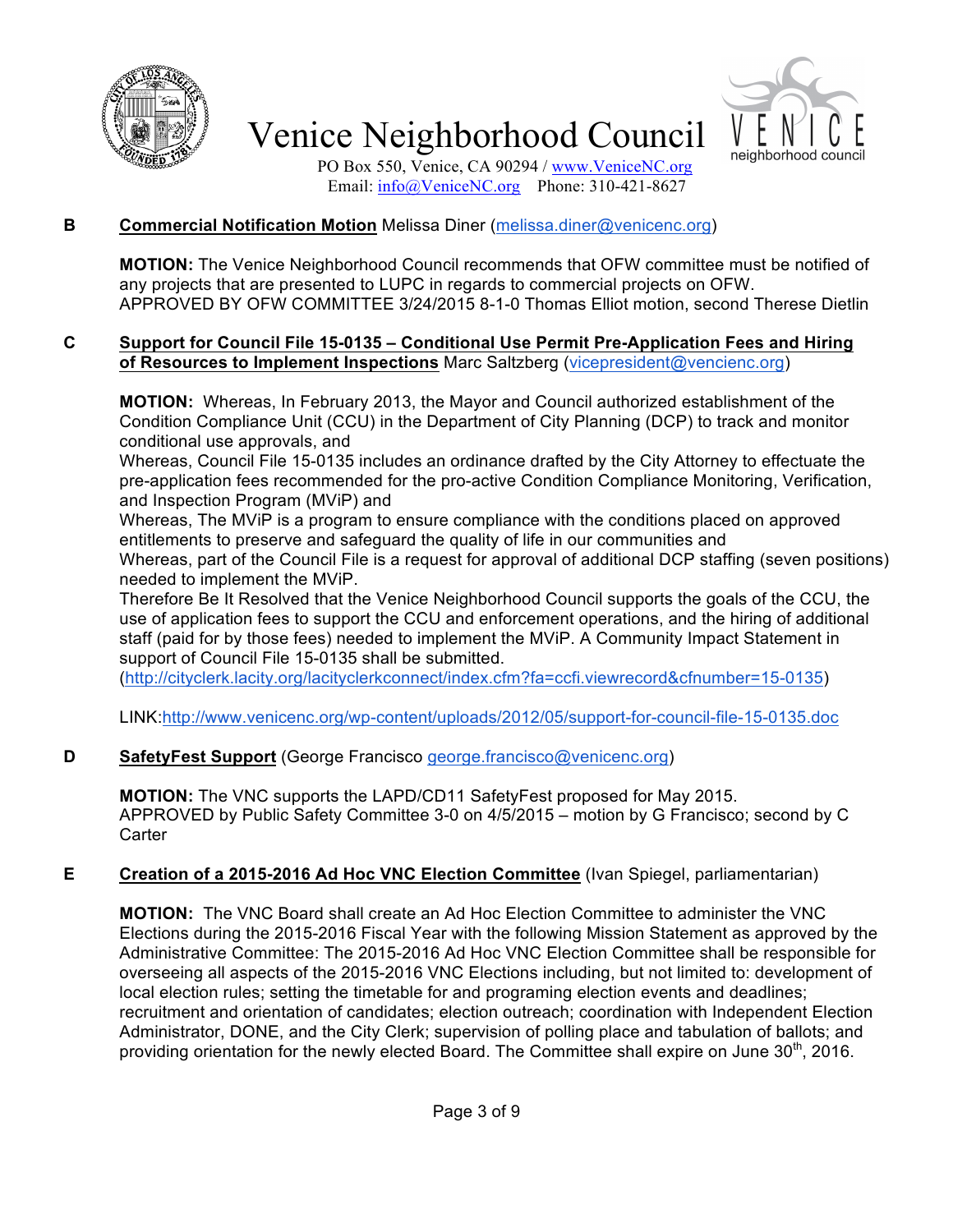



PO Box 550, Venice, CA 90294 / www.VeniceNC.org Email:  $\frac{info(@)$ VeniceNC.org Phone: 310-421-8627

### **F Approval of 2015 Venice BBQ** (Ivan Spiegel, parliamentarian)

**MOTION:** The VNC Board approves the 2015 Venice BBQ to be held on August 8, 2015.

### **8. Land Use and Planning Committee (LUPC) Consent Calendar (7:46PM -- 1 minute)**

*[All agenda items on the Land Use and Planning Committee (LUPC) Consent Calendar will pass when the LUPC Consent Calendar is approved. No discussion or Public Comment is allowed on any item. Items may be removed by any Board member or Stakeholder. Removed items will go to the end of agenda item 11. Land Use and Planning Committee and will be treated as regular LUPC agenda items, with discussion and public comment.]*

**Improve Approval Controls for, Transparency of, Staff Training for & Availability of City & State Coastal Exemptions**, (Robin Rudisill, LUPC Chair)

**MOTION:** The VNC Board requests that controls over approvals, transparency of the process and Staff training for both City and State Coastal Exemptions be significantly improved. Furthermore, the VNC requests that copies of both City and State Coastal Exemptions be made immediately available to, or be immediately provided to, the VNC. Approved by LUPC 3/3/15 by a vote of 6-0-0 (RR/MK)

- **9. Announcements & Public Comment on items not on the Agenda (7:47PM -- 10 minutes)** *[No more than 1 minute per person – no Board member announcements permitted]*
- **10. Old Business (7:57PM -- 20 minutes)** *[Discussion and possible action]*
- **A Neighborhood Councils "shall monitor City services" (10 minutes)** (Robin Rudisill)

**MOTION:** The VNC Board recommends that as per the City Charter, Neighborhood Councils (NC's) shall monitor all City services, including land use and planning services, and that land use and planning-related NC recommendations shall not be treated as optional. Rather such recommendations shall be treated as a mandate as per the original intent of the City Charter change that created the NC's. Such NC land use and planning-related recommendations shall be disclosed in all City determinations in a "standing" section of City Staff Reports and City Determinations called "Neighborhood Council Recommendation." Moreover, along with those recommendations an explanation to be provided by the City decision maker if the NC recommendation is NOT factored in, or followed in, their Determination. This motion shall also be sent to WRAC for consideration by westside NCs.

#### **B Change to Coastal Exemption Review/Approval Process/Procedure (10 minutes)** (Robin Rudisill)

**MOTION:** The VNC Board requests that controls over approvals, transparency of the process and Staff training for both City and State Coastal Exemptions be strongly improved and that copies of the Coastal Exemptions be made immediately available to, or be immediately provided to, the VNC.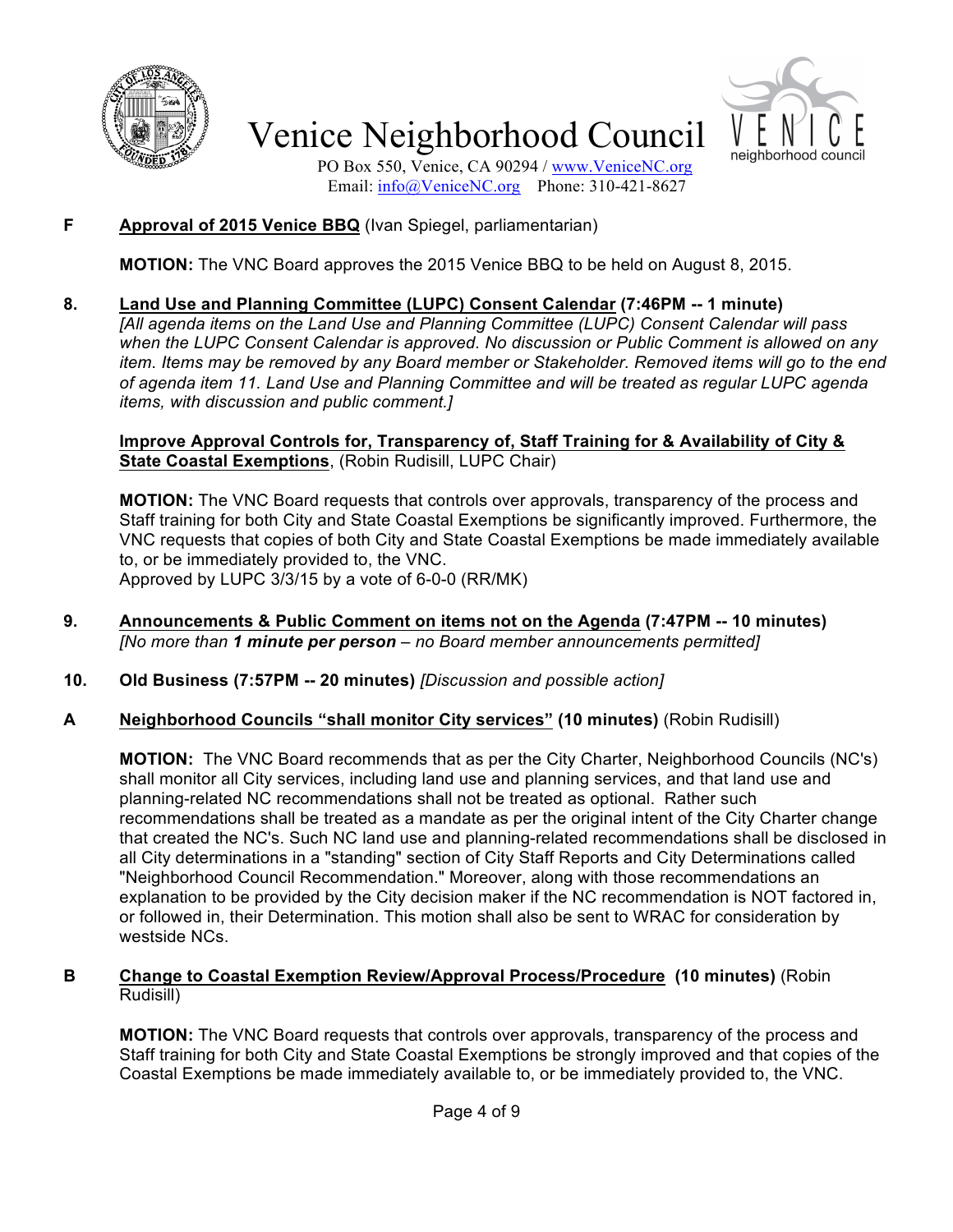



PO Box 550, Venice, CA 90294 / www.VeniceNC.org Email: info@VeniceNC.org Phone: 310-421-8627

Approved by LUPC 3/3

**11. LUPC (8:17PM – 40 minutes) (**Robin Rudisill on behalf of LUPC, Chair-lupc@VeniceNC.org) *[Discussion and possible action]*

#### **A Venice Coastal Zone Rental Housing Affordability & Availability Ordinance,** Robin Rudisill, LUPC Chair **(20 minutes)**

#### **MOTION:**

The well-documented Los Angeles housing crisis is having an extremely negative impact on the affordability and availability of rental housing in the Venice Coastal Zone. This shortage of rental housing is being exacerbated by a high and growing concentration of commercially operated Short-Term Rentals (STRs) and de facto hotels. The recent report from Los Angeles Alliance for a New Economy (LAANE), "AirBnB, Rising Rent and the Housing Crisis in Los Angeles," has finally quantified the presence and identified impacts of the largest of the STR platforms.

The City of Los Angeles has historically protected and preserved affordable housing mainly through the City's Rent Stabilization Ordinance (RSO). Currently, owners of RSO properties are converting residential units, including entire apartment buildings, into STRs and de facto hotels at an alarming and accelerating rate, bringing them rental rates markedly in excess of not only RSO-protected rent levels, but also higher than non RSO-protected market rental rates. Large numbers of vulnerable tenants have disappeared from RSO units in such buildings and the owners of such properties are now requesting new zoning entitlements to circumvent future RSO and Mello obligations.

Affordable housing in the Venice Coastal Zone is also supposed to be protected by the California State Law known as the Mello Act. The Mello Act does not allow the conversion of existing residential uses for purposes of non-Coastal-Dependent, non-residential uses. The City of Los Angeles has failed to adequately or correctly implement the Mello Act. Interim Administrative Procedures, adopted by the City in conjunction with the settlement of a lawsuit in 2000, have proven ineffectual. The City does not even inform tenants of their Mello Act rights.

The result of all of the foregoing is that Venice and other impacted neighborhoods are at this moment suffering a disastrous loss of affordable housing and displacement of long-term community members. Actions underway to address these problems will take time. Meanwhile, the rate of STR conversions, and of acquisitions for the purpose of conversions, is rapidly accelerating in anticipation of new City regulations. Unless immediate measures are taken, the loss of affordable housing in Venice, and particularly in the Coastal Zone, will continue removing a large segment of our population and our community character.

The Venice Coastal Zone provides existing coastal housing for low- and moderate-income persons, and thus, as per state law, the California Coastal Act of 1976 ("Coastal Act"), it is a Sensitive Coastal Resource Area, an area within the Coastal Zone of vital interest and sensitivity that must be protected and preserved. The dire urgency of the severe decline in such existing coastal housing for low- and moderate-income persons is causing, and will continue to cause, increasingly serious consequences for Venice's future as a tourist destination and as a valuable asset of Los Angeles with respect to its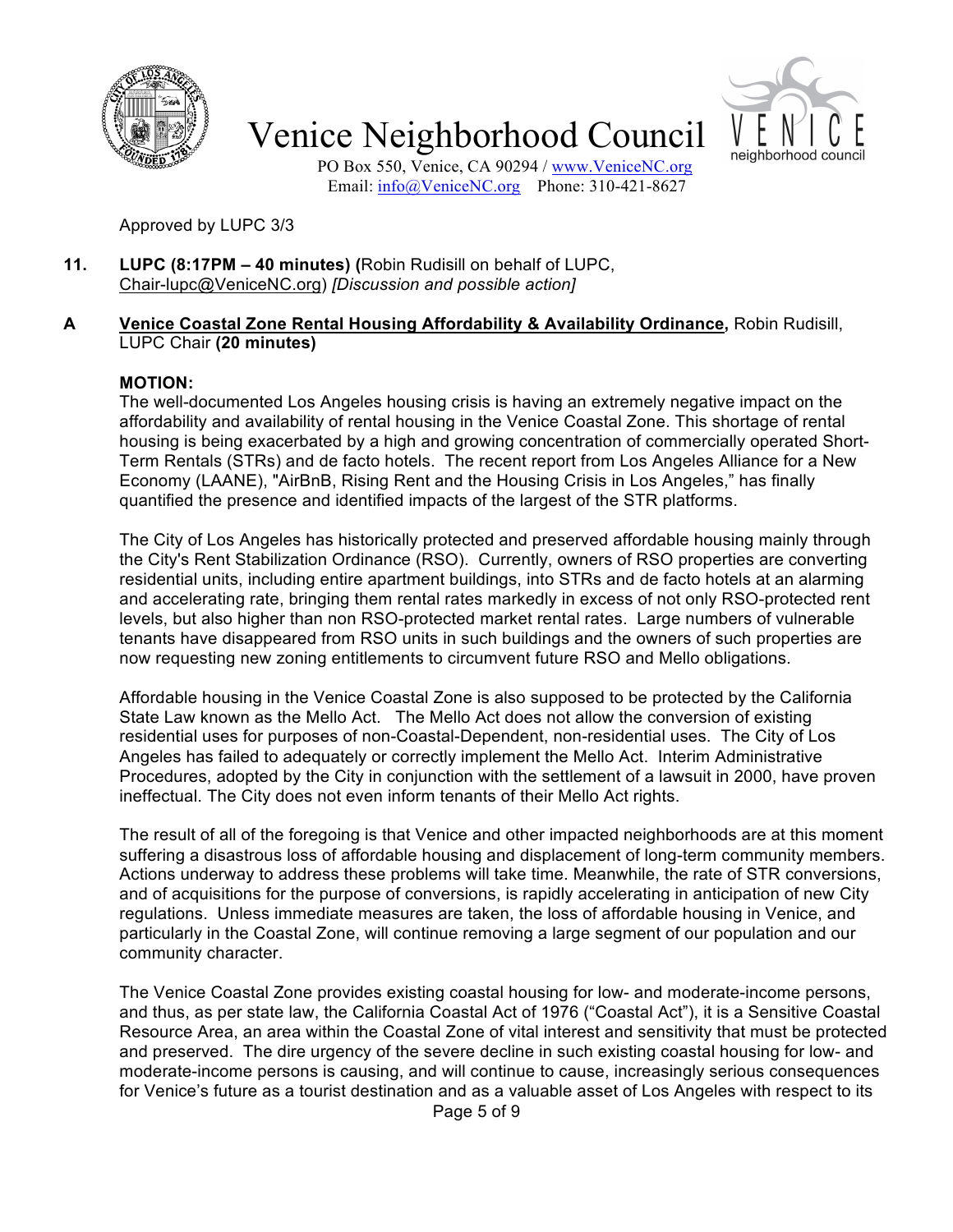



PO Box 550, Venice, CA 90294 / www.VeniceNC.org Email: info@VeniceNC.org Phone: 310-421-8627

social, ethnic and economic diversity; and it is also likely to prejudice the ability of the City of Los Angeles to prepare a Venice Local Coastal Program that is in conformity with Chapter 3 of the Coastal Act.

Now therefore the VNC Board requests that Councilmember Bonin call for City to act immediately to curtail the loss of affordable housing, by the following actions:

Fully enforce existing laws prohibiting short-term rentals in residential zones and in commercials zones if the Certificate of Occupancy is for Apartment use.

Direct that adequate resources and direction be immediately provided to City departments, including especially (but not limited to) City Planning, Building & Safety, Housing and the City Attorney in order that they do the following until the City has determined its policies, rules and regulations regarding Short Term Rentals and has enacted an ordinance or ordinances to implement them:

Carefully follow the Interim Administrative Procedures for complying with the Mello Act, including but not limited to those related to handling of Mello checklists and applications, Mello Determinations, Mello Determination Appeals, and restrictions on changes of use/occupancy (aka conversions), including careful review of any currently pending changes of use and deferral of approval of any change of use requests until relevant enforcement procedures are clarified and confirmed feasible;

Clarify the definition of "feasible" as pertains to the Mello Act;

Improve the HCID standard of review procedures and documentation related to the determination of replacement affordable units to a "generally accepted" standard and implement procedural controls in order to stop current abuse of the Mello Act via loopholes and workarounds, including a final Building Permit clearance for Owners using the "Owner Occupied SFD" exemption;

Prepare and widely disseminate a "Tenant's Bill of Rights" that covers the rights of tenants under both the Rent Stabilization and the Mello Act as well as other applicable laws, in order to control and to stop the further erosion of Venice Coastal Zone housing, especially affordable housing, and resulting permanent damage to our neighborhoods;

The City immediately and fully enforce existing Federal, State and City regulations–including orders to comply for prohibited short-term rentals and other properties in violation of laws governing land use and housing in Venice with respect to change of use/conversion of housing, especially affordable housing, into Short-Term Rentals and de facto hotels.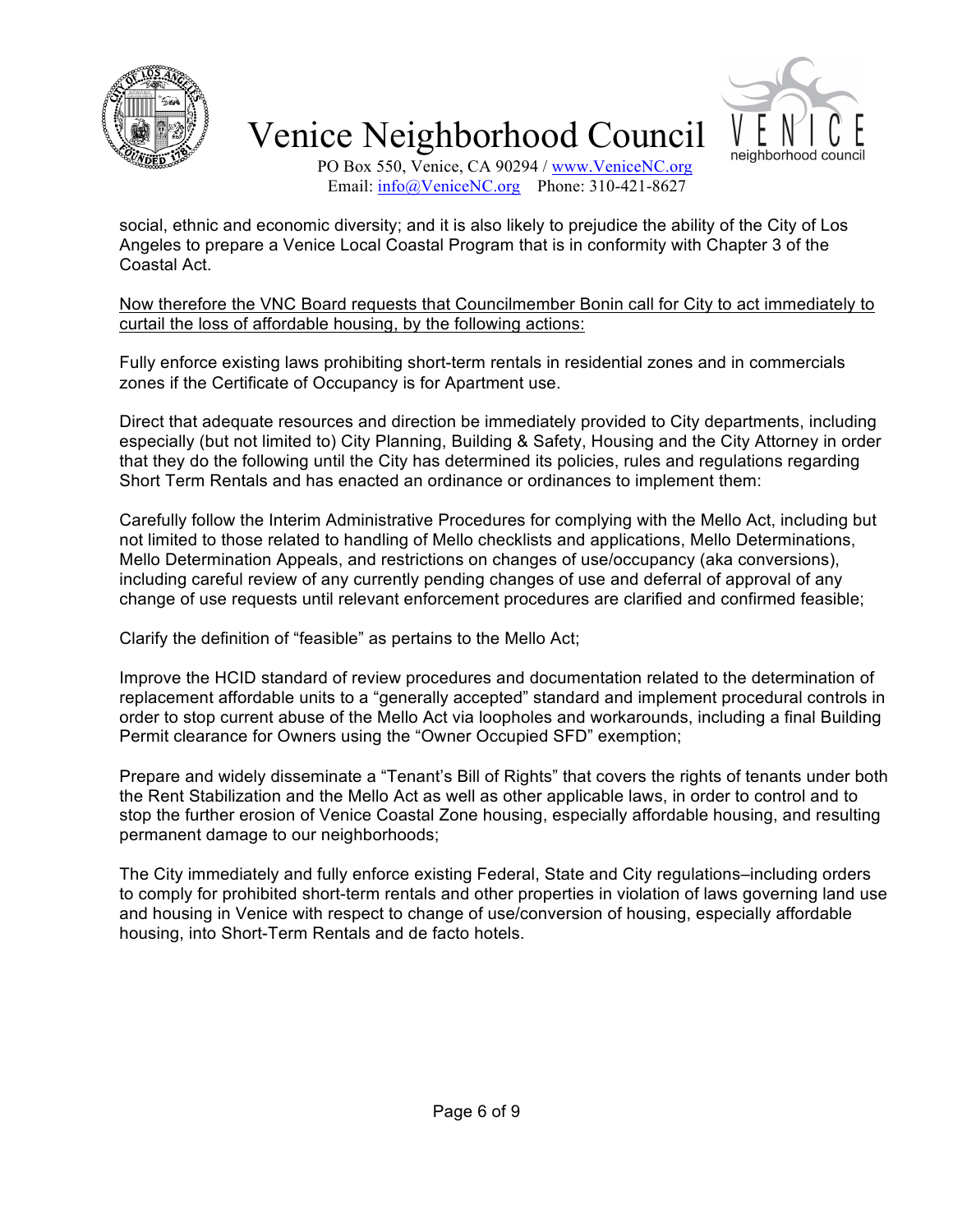



PO Box 550, Venice, CA 90294 / www.VeniceNC.org Email:  $\frac{info(@)$ VeniceNC.org Phone: 310-421-8627

**B 2709 Ocean Front Walk (new SFD), (10 minutes)** North Venice Subarea, RD1.5-1 zone, Land Use Plan designation: Multiple Family Residential--Low Medium II, Dual Permit Jurisdiction Coastal Zone (aka "Appealable Area" post LCP)

Applicable Cases: ZA-2014-3072-CDP-ZAA and ENV-2013-2051-CE and formerly approved DIR-2013-2050-SPP-SPPA-MEL and DIR-2012-1476-VSO-MEL (6-5-12)

CITY HEARING NOT YET SCHEDULED

REVISED Project Description: Construction of a new 3-story, 5,400 sq ft SFD, including 500 sq ft roof deck with roof access structure not to exceed 43.95' in height, on a vacant 2,502 sq ft, 28' wide lot (demo of formerly existing 1-story, 1,218 sq ft, 1912 structure was approved by Coastal Commission De Minimis Waiver on May 29, 2012, and Mello letter issued by HCID on May 31, 2012), with 3 parking spaces, and Specific Plan Project Permit Adjustment to allow a roof height of 32.95' in lieu of required 30'. ZA Adjustment request for 3'4" side yards in lieu of 4' required. Applicant: Dan Brunn & Henry Ramirez LUPC Staff: Gabriel Ruspini

**MOTION:** The VNC Board recommends approval of the CDP for 2709 Ocean Front Walk for a new Single Family Dwelling, as REVISED by the recently added Zoning Administrator Adjustment entitlement request for reduced side yards.

*http://www.venicenc.org/2709-ocean-front-walk/* Approved by LUPC 4/7/15 by a vote of 7-0-0 (RR/GR)

**C 1217-1219 Cabrillo Ave (demo/duplex/2 condos**), **(10 minutes)** North Venice Subarea, RD1.5-1-0 zone, Land Use Plan designation: Multiple Family Residential--Low Medium II

Applicable Cases: proposed ZA-2015-????-CDP-SPP-MEL and pending AA-2013-3873-PMLA and ENV-2013-3872-CE

CITY HEARING WITH ADVISORY AGENCY (NOT ZA) TOOK PLACE ON WEDNESDAY APRIL 8, 2015, 10:40 A.M., CITY HALL

Project Description: Pursuant to LAMC Section 17.50, request for a Preliminary Parcel Map for a 1-lot Subdivision for 2 condominiums built over 2 lots, with 2 covered parking spaces and 1 uncovered parking space per condo, for a total of 6 parking spaces, on a 4,950 net sq ft site Applicant: John Staff LUPC Staff: Robin Rudisill

**MOTION:** The VNC Board recommends that a City CDP, which includes a parcel map for 2 condos and a Venice Coastal Zone Specific Plan compliance review (SPP), be obtained prior to moving ahead to complete the project, based on which the VNC Board will make a further recommendation. *http://www.venicenc.org/1217-1219-cabrillo-ave/*

Approved by LUPC 4/7/15 by a vote of 7-0-0 (RR/RD)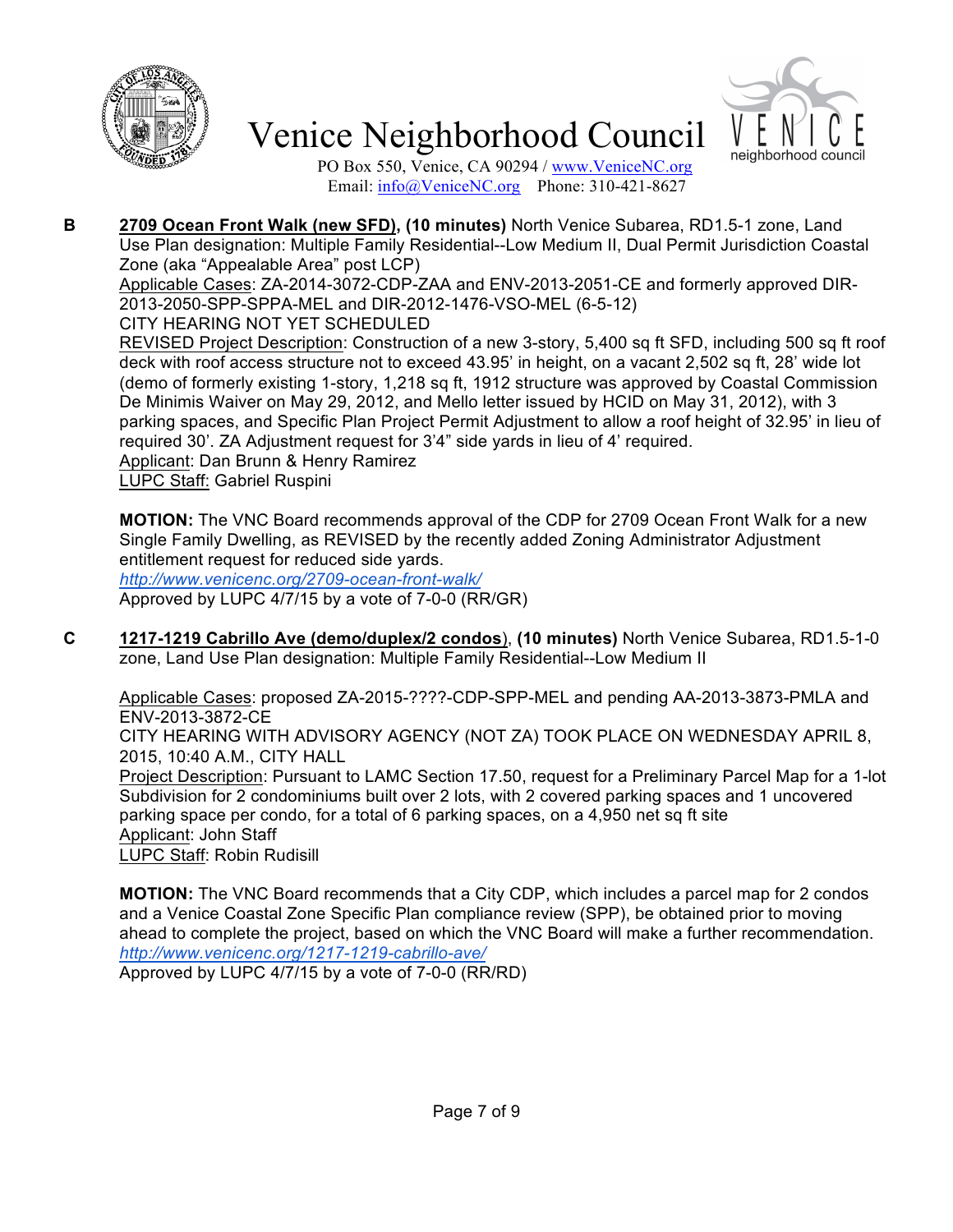



PO Box 550, Venice, CA 90294 / www.VeniceNC.org Email: info@VeniceNC.org Phone: 310-421-8627

**12. New Business (9:00PM – 40 minutes)**

*[Discussion and possible action]*

#### **A Appointment of an individual to serve on the Westside regional grievance panel (10 minutes)**  (Ira Koslow for REC ira.koslow@venicenc.com)

**MOTION:** As relates to the Stipulation Worksheet 3. Article XI. – Grievance Process: The Board shall appoint an individual to serve on a pool of panelists for the Westside regional grievance panel. The appointee may be a Board member or stakeholder.

LINK: http://www.venicenc.org/wp-content/uploads/2012/05/grievance-panel-motion.pdf

**B Approval of the Election Stipulation Worksheet (10 minutes)** (Ira Koslow for REC ira.koslow@venicenc.com)

**MOTION:** The VNC Board shall approve the completed Election Stipulation Worksheet as submitted by the Rules and Elections Committee.

LINK:http://www.venicenc.org/wp-content/uploads/2012/05/venicenc-completed-election-andadministrative-procedures-stipulation-worksheet-doc.pdf

**C Approval of revised VNC Bylaws (10 minutes)** Ira Koslow for REC (ira.koslow@venicenc.com)

**MOTION:** The Venice Neighborhoods Council approves the revised Bylaws as submitted by the Rules and Elections Committee.

LINK: http://www.venicenc.org/wp-content/uploads/2012/05/vnc-bylaws-for-approval-2015.pdf

**D Topless Sunbathing on Sand Venice Beach (10 minutes)** (Melissa Diner on behalf of OFW Committee) (melissa.diner@venicenc.org)

**MOTION:** Whereas Venice Beach was founded and designed around the European culture of Venice, Italy, and

Whereas topless bathing is commonplace throughout Europe, much of the rest of the world and many places within the US, and

Whereas Venice Beach has been a safe haven for liberal views and free expression, and Whereas historically Venice Beach allowed nude bathing,

Therefore be it resolved that The Venice Neighborhood Council supports women being afforded the same rights as men to sunbathe topless on the sands of Venice Beach.

Thomas Elliot motion, Carl Lambert Second.

APPROVED BY OFW COMMITTEE 7-0-1/ 3/24/2015